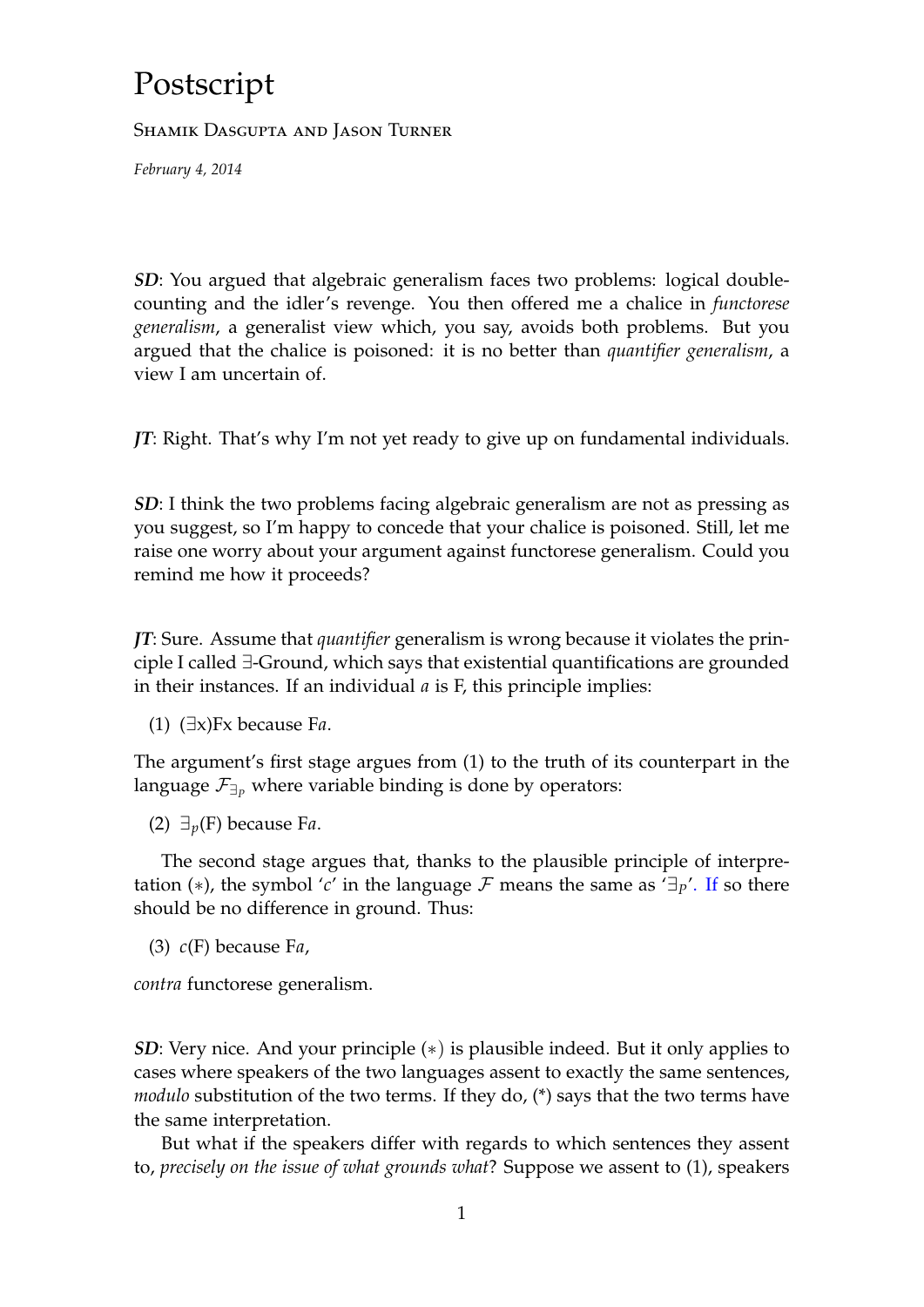of  $\mathcal{F}_{\exists p}$  assent to (2), but speakers of  $\mathcal F$  do *not* assent to (3). Then your principle (\*) does not apply and we cannot infer that '∃*p*' means the same as '*c*'.

Indeed there might be a divergence in assent *because* of a difference in meaning. Perhaps (1) is analytic of '(∃x)' but (3) is not analytic of '*c*'. Thus while you say 'if the sentences of  $\mathcal{F}_{\exists p}$  are grounded in individuals and those of  $\mathcal F$  aren't, it had better be because of a difference in meaning between them' (p. X), the explanation might go the other way: a difference in meaning might explain the difference in ground.

*JT*: Yes, the functorese generalist might refuse to assert (3), and if so then (\*) doesn't apply. But I worry this move cheats.

Imagine a quantifier generalist who, after seeing the Grounding Argument, simply introduces a new expression '*δ*'. He insists that it is intersubstitutable salva veritate in all 'because'-free contexts, but not in 'because'-using ones. According to him truths of the form '*δ*xFx' are not grounded in truths of the forms 'F*a*'. This move avoids the Grounding Argument — but smacks of cheating.

*SD*: Agreed: that certainly is cheating!

*JT*: The original idea was that (∗) told us *why* the *δ*-move was cheating, and we could use it to expose predicate functorese as similarly cheating — and as hiding the cheat behind irrelevant technicalities about variable binding.

If you're right about (1)–(3), then  $(*)$  doesn't quite do the job — for my original argument, and for the ∃/*δ* proposal, too, because the *δ*-user will dissent from

(4) (*δ*x)Fx because F*a*

even while assenting to (1). But it seems pretty clear to me what whatever principle *does* explain why the *δ*-move is cheating will also unmask *c* as a cheater, too.

*SD*: Perhaps, though I'm uncertain about the matter. Still, I agree that the burden is on the functorese generalist to explain the difference between her view and the *δ*-user.

In any case, let's leave that issue for others to pursue. For we're only talking about *functorese* generalism because you said that it is a view that avoids the two worries—of logical double-counting and the idler's revenge—that you raised for *algebraic* generalism. And I think those worries have replies.

*JT*: Do tell.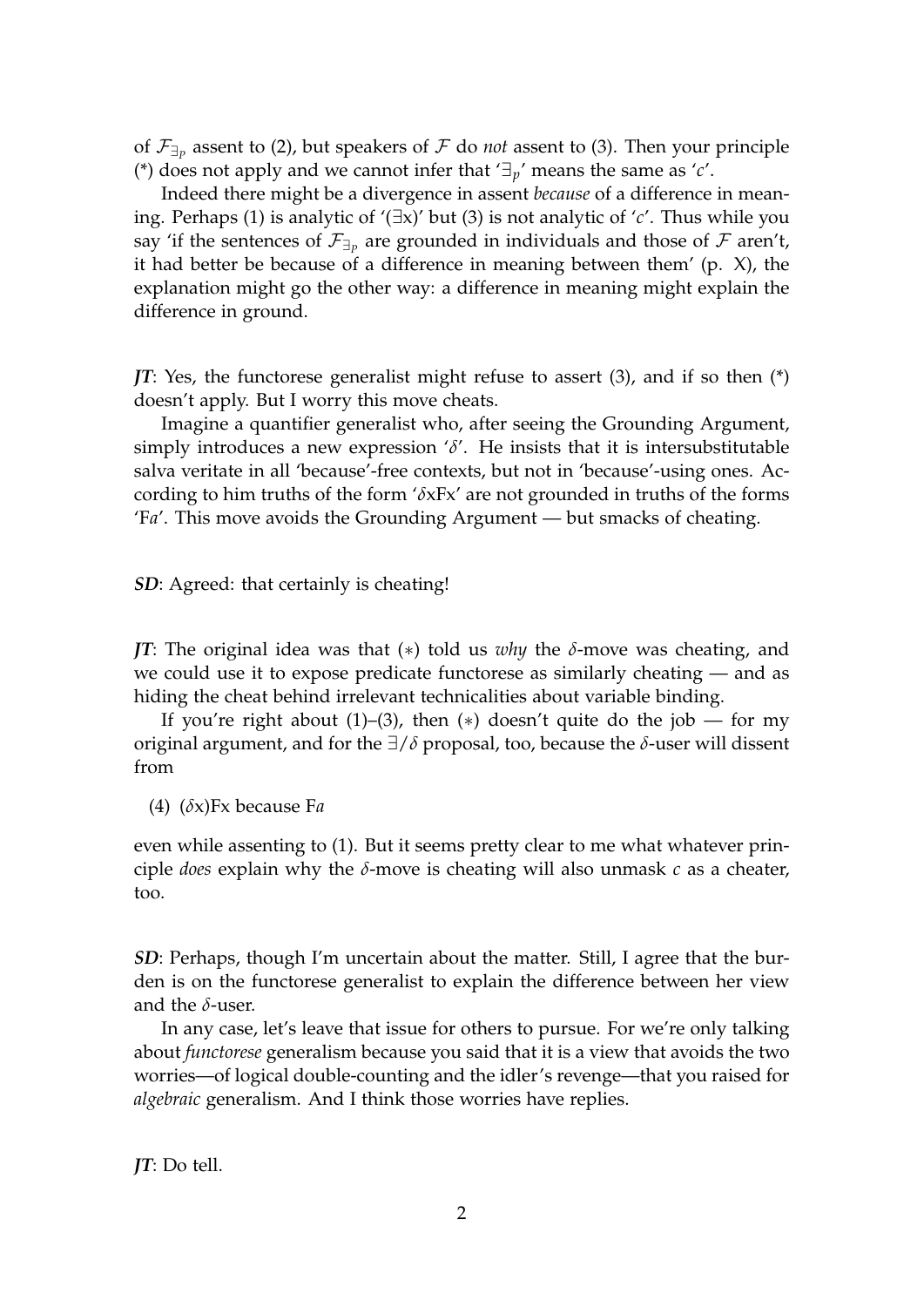*SD*: Start with the idler's revenge. Your argument involved two claims. First, that the properties and relations (henceforth, the properties) of algebraic generalism are idlers. And second, that if they're idlers then algebraic generalism is no better off than individualism with regards to idlers. I think there is room to resist both claims.

Start with the first. This claim has wider applicability, so put the issue of individualism vs algebraic generalism down for a moment. And let us distinguish a property from its causal role. The causal role of a property P might be defined by taking the laws governing it, conjoining them to form a statement  $T(P)$ , and then replacing all occurrences of P with a variable, resulting in a predicate T(X). This expresses the second-order property of *causing this* and *being caused by that*, and so on. This is its causal role. Now in your chapter you mentioned an argument—inspired by Langton [\(1998\)](#page-7-0) and Lewis [\(2009\)](#page-7-1) that we can know that some property or other fills the mass-role, but we cannot know *which* property it is.

*JT*: That's right. The rough argument is that we can't tell the difference between our world and one just like it except that mass and charge have "switched roles". So the property itself (e.g. mass) is "hidden" behind its causal role in much the same way that a fundamental individual is, according to you, hidden behind its properties.

*SD*: I like this argument. At least, I find it convincing with regards to so-called "theoretical" properties like mass and charge. But not for so-called "observable" properties like red and blue. If one switches these latter, so that anything red becomes blue (and vice-versa), the difference is arguably discernible!

*JT*: I'll grant that if by "observable" properties we mean *phenomenal* properties. [\(Lewis](#page-7-1) [\(2009,](#page-7-1) 217) did, too, in a way.) I'm less confident this holds for other sorts of 'observables,' but I wont fuss about that.

*SD*: And I'll grant that these theoretical properties are idlers, as you argue.

Then if idlers are a vice, the natural reaction is to *do to theoretical properties what the generalist does to individuals*. The view would be that all facts about the property are grounded in facts about their causal role (where this role might involve how it interacts with observable properties). This is "causal structuralism" about properties.<sup>[1](#page-2-0)</sup>

<span id="page-2-0"></span><sup>&</sup>lt;sup>1</sup>See [Shoemaker 1984](#page-7-2) and [Hawthorne 2001](#page-7-3) for discussions of causal structuralism. Ney [\(2007\)](#page-7-4) argues that if one is moved by the Langton-Lewis argument, one should be moved to endorse something like causal structuralism.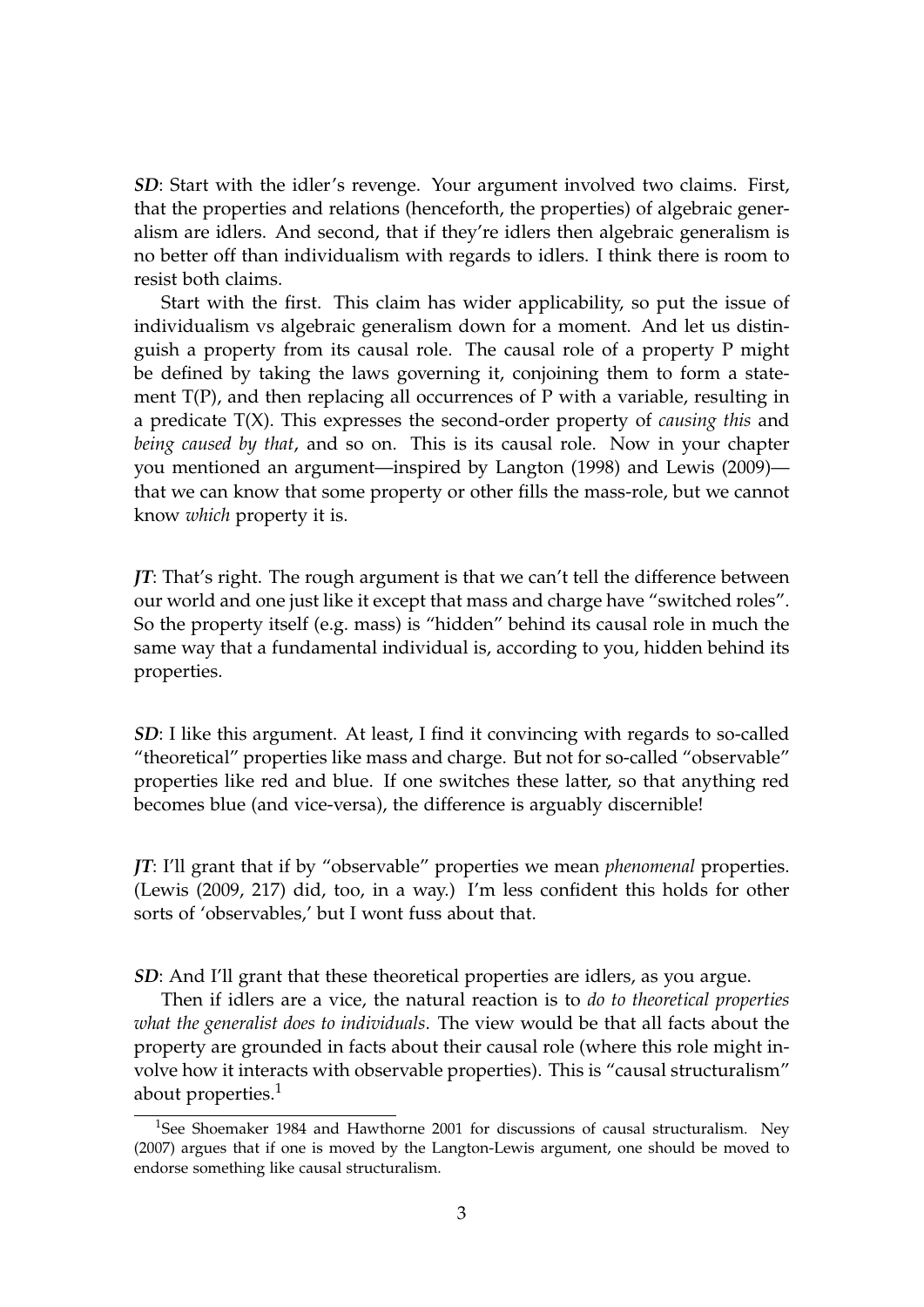Call a property a *quiddity* if it is not grounded in its causal role. What the Langton-Lewis argument shows is that quiddities are idlers. Causal structuralism rejects quiddities, and so rejects what was shown to be an idler.

So we have an idler argument against quiddities. And (returning to individuals) we have an idler argument against fundamental individuals. To be rid of *all* idlers, then, one might endorse generalism and causal structuralism together! The technical details of this kind of view are not yet worked out, so I cannot say that I endorse it. But since I think that idlers are a vice, I am eager to see it developed.

*JT*: Wait. This anti-idler crusade is pushing us much farther than I thought we wanted to go. Suppose I'm right that the only 'observable' properties are phenomenal properties. If so, then you end up with a view where everything is grounded in phenomenal properties, bringing us dangerously close to phenomenalism or neo-Berkelean idealism. I thought the argument against individuals was supposed to stem from principles fairly uncontroversial to scientific realists; if the principles get us phenomenalism, they seem pretty controversial after all. I'm inclined to reject the argument before I let it push me to phenomenalism.

*SD*: Well it's not clear that that's the right description of the resulting view! But even if it is, the principle only tells us to dispense with idlers *when all else is equal*. So if at some point along the road the resulting view violates some other principle you hold dear—epistemic conservativism, or some principle that leads to realism—then stop. I'm eager to explore where the argument against idlers leads, but if you aren't we needn't disagree on the case of individuals.

*JT*: I'm not so sure. Suppose you dispense with fundamental individuals because they are idlers, but go no further. Then, as we agreed earlier, the generalist view you endorse quantifies over quiddities. If you concede that these are idlers, then the view is just as lousy with idlers as the original individualist view. This is the idlers' revenge.

*SD*: Yes, the generalist view under discussion does have *one* kind of idler: the quiddities. So it isn't perfect. But the corresponding individualist view has *two* kinds of idlers: quiddities *and* individuals. With respect to the principle that idlers are a vice, the generalist does better.

*JT*: Fair point. But I was thinking the individualist shouldn't have the quiddities. She should be a nominalist, at least at the fundamental level: There are fundamental facts such as "x is negatively charged," but none such as "x has the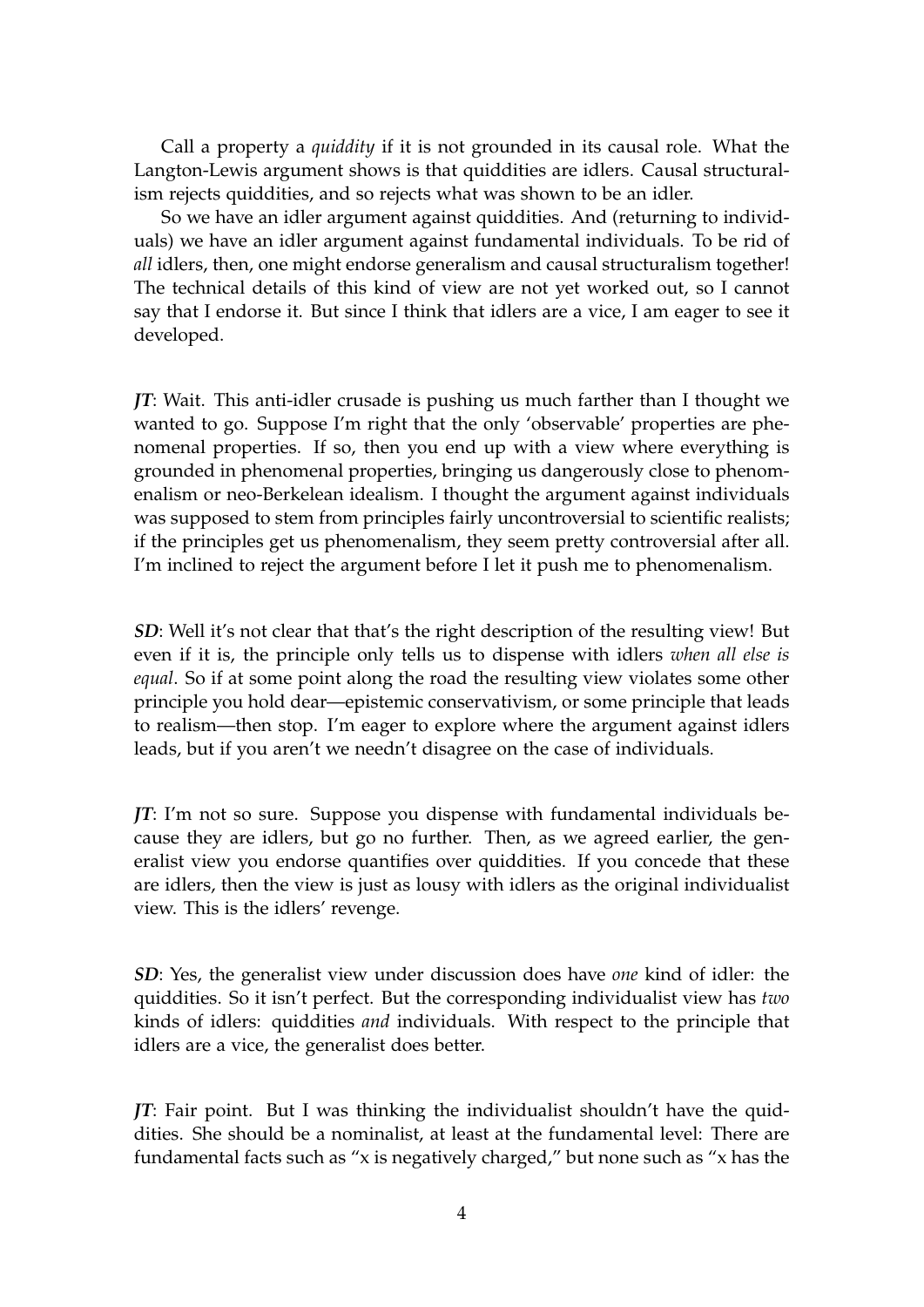quiddity *negative charge*". *This* individualist theory only has one kind of idler, the individuals, since it has dispensed with the quiddities.

*SD*: That's an interesting move, but I'm not sure it works. Granted, your nominalist only *quantifies* over one kind of idler, the individuals. But the other kind of idler remains. It's just that now it shows up in her *ideology*.

To see the point, consider two theories, T1 and T2. Both are theories of Newtonian space and imply that absolute velocity is real. The only difference is that T1 is platonistic and quantifies over absolute velocities, while T2 is nominalistic. T2 contains a host of predicates, one for each absolute velocity, but no reference to anything that is an absolute velocity.

Now T1 contains an idler: absolute velocity. Focusing just on undetectability for brevity, the idea (recall) is that T1 implies that there is a genuine difference between physical systems which differ only in facts about the absolute velocities of things, and that since those physical systems are indiscernible those facts about absolute velocity are undetectable (see my chapter, section 2, for details). But if T1 implies this, T2 does too: the fact that T2 is nominalistic doesn't change the fact that there is a genuine difference between these indiscernible systems. So if T1 contains idlers, T2 does too. The difference is just that T2 does not *quantify* over the idlers. The idleness resides in T2's ideology, not its ontology.

The same goes for the individualist you just mentioned. She replaces each quiddity with a predicate, so she no longer *quantifies* over idlers. But the idleness now resides in her ideology, in the predicates she introduced. So she still has two kinds of idlers. The algebraic generalist has only one, so she does better *vis a vis* idlers.

*JT*: I see what you mean. But there's still a point to be made in the ball-park. One bad thing thing about individualism is that it has 'one fact too many': the general facts '(∃x)Fx', which do the real explanatory work, *and* the individualistic facts 'F*a*', which don't do anything but ground the general facts. Algebraic generalism also has one fact too many: the general facts  $'(\exists x)$ Obtains $(x)$ ', which do the real explanatory work, *and* the quidditistic facts 'Obtains(*p*)', which only get us the general fact. If the individualist is a nominalist, she has her individualistic fact 'F*a*', but (by virtue of her nominalism) no general fact like '(∃X)X*a*'. So even though her predicate 'F' is an idler, it doesn't make a fact too many.

These 'facts-too-many' seem epistemically odd to me in their own distinctive way, and maybe that was making me confuse them with your idlers. But I think the facts-too-many are a vice one way or another, and we should try to avoid them if we can. Algebraic generalism gets rid of some of these, but at the cost of introducing new ones.

*SD*: That's interesting, I hadn't seen that. But if I understand you, *both* your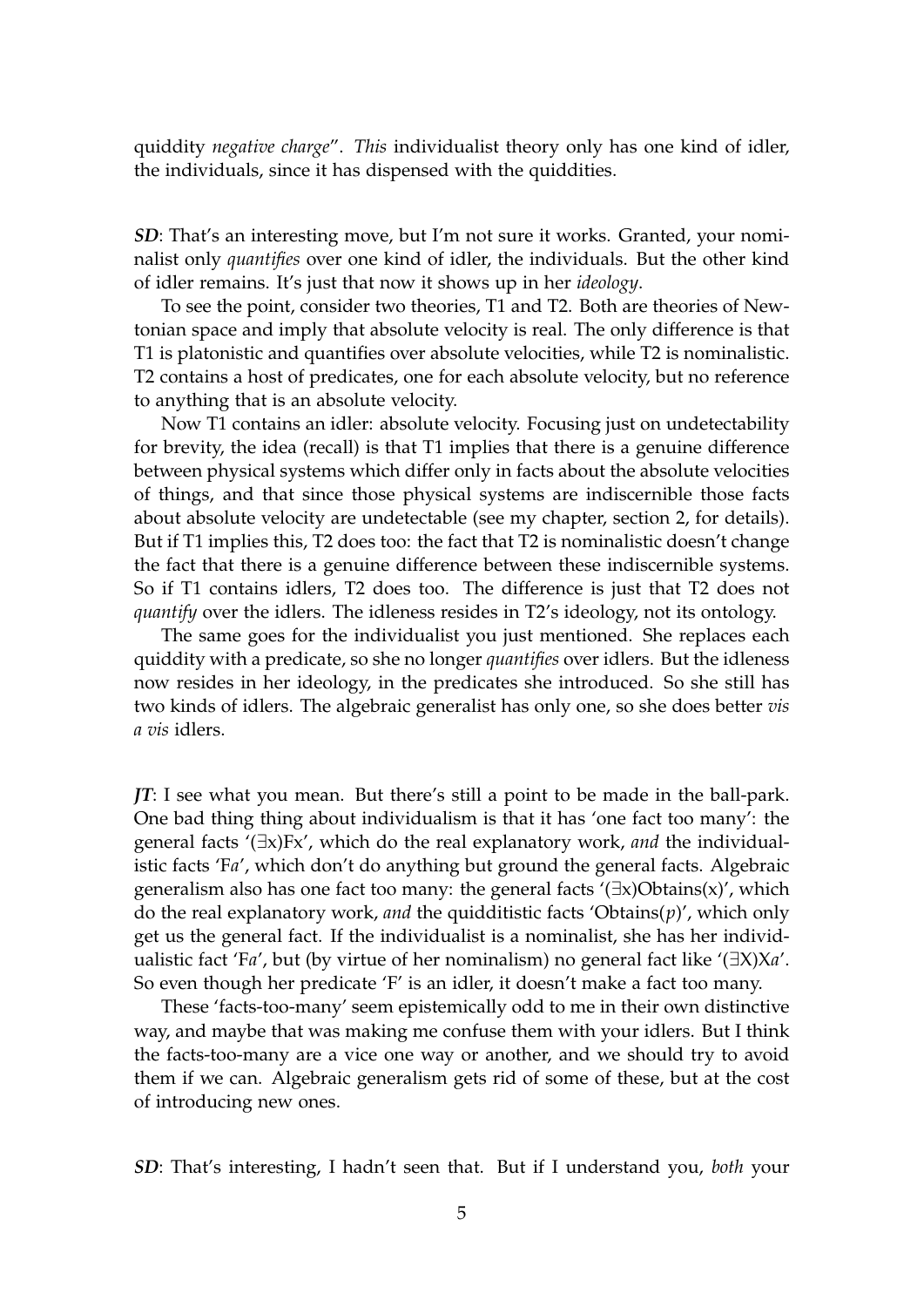nominalist individualist and my algebraic generalist have a fact too many, though different ones in each case: the individualist has her individualistic facts, the algebraic generalist has her facts about quiddities. To be clear, I don't see why having a fact too many (in your sense) is a vice. But even if it is, the two theories fare equally with respect to it.

*JT*: Well, both theories have facts-too-many, but it's not clear to me that they do equally well as a result. Some vices are worse than others, and some *instances* of a vice are worse than others. Reasonable people might think that quiddities as facts-too-many are worse than individuals as facts-too-many.

*SD*: Perhaps, though I don't see why. Still, suppose there were some reason to think that quiddities as facts-too-many are worse than individuals as facts-toomany. Then the question would be whether this cost is worth the benefit of dispensing with idlers.

*JT*: Right. And that's relevant to how I was thinking about the logical duplication objection, too. That objection held that the algebraic generalist needs extra logical machinery. For example, where the individualist just uses regular conjunction—i.e. the sentential connective—the algebraic generalist uses that *plus* a distinct conjunctive device that operates on properties. I wasn't thinking that this excess structure is *idle*, but that it is *excess*. The individualist kills two birds with one stone, but the algebraic generalist kills one with two. The excess seems like a cost.

*SD*: If you're right, then as before the question is whether this cost is worth the benefit of dispensing with idlers.

*JT*: So let's talk about whether the costs are worth it. Let's set aside the cost of having a fact-too-many, since we're not agreed about whether algebraic generalism does worse in that respect. Then the situation is this. My nominalist has two kinds of idlers, but no logical duplication. And your algebraic generalist has one fewer kind of idler, but logical duplication. Both theories have their vice. Which vice is worse?

*SD*: This sort of question is notoriously difficult, and I doubt we can settle it here. But I'm inclined to think that your idlers are the more serious vice. Admittedly, philosophers often emphasize the value in *ontological and ideological simplicity*—on getting by with "fewer primitives"—and logical duplication is bad in that regard. But I'm struck by episodes in scientific history in which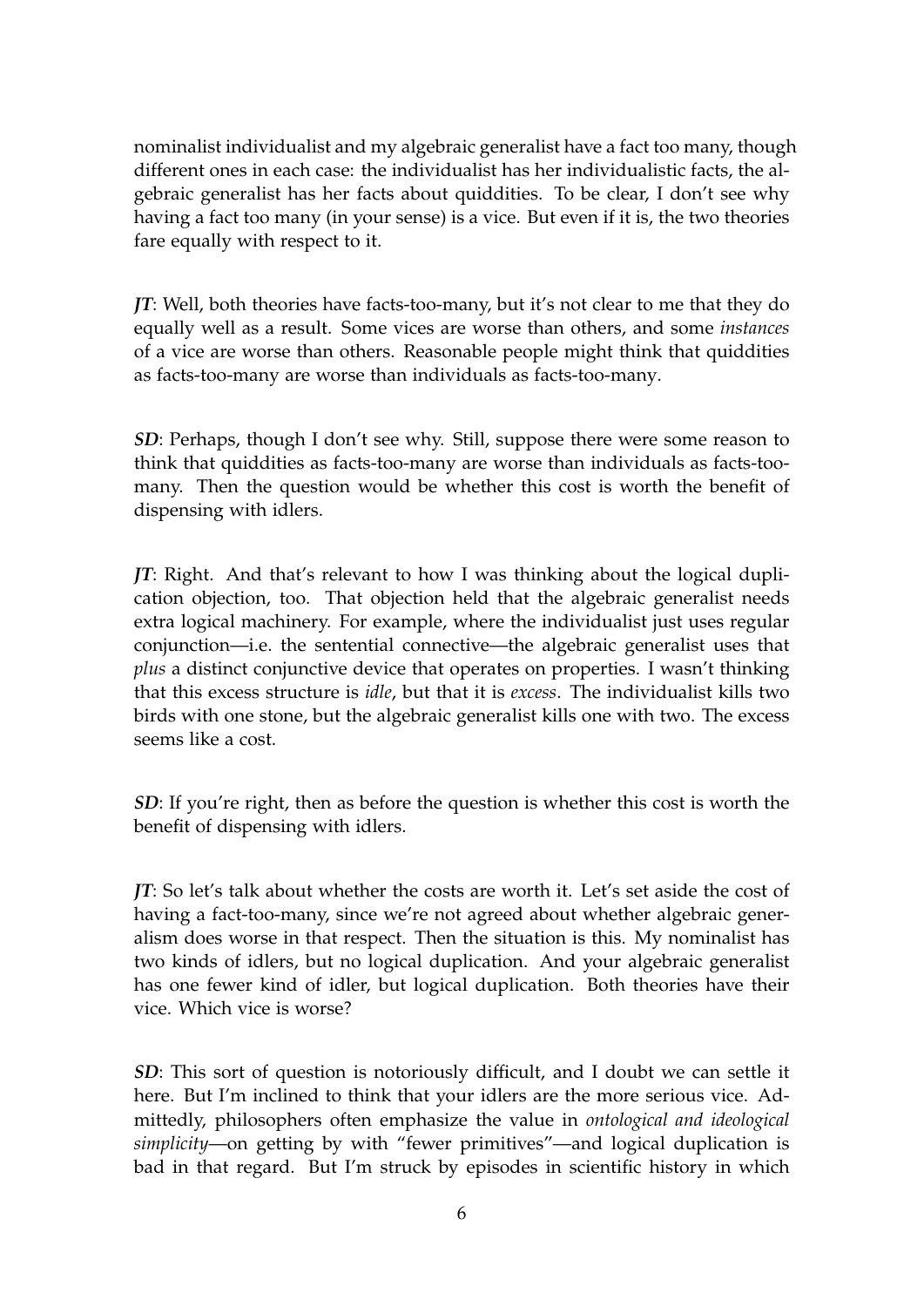idlers are rejected even when the resulting theory is less simple in this sense. To see this, consider a Newtonian theory formulated 4-dimensionally. Here acceleration can be defined using two primitives: spatial and temporal distance. This theory has an idler in absolute velocity, but to dispense with it one moves to a Neo-Newtonian theory which needs *three* primitives to define acceleration: spatial and temporal distance *plus* the affine connection. In a Neo-Newtonian structure, this latter is not determined by the former two and so must be added by hand. So this move sacrifices ideological simplicity while dispensing with an idler, yet the consensus is that the cost is worth it. Analogously, if I need extra logical primitives to dispense with other idlers, I'll take them.

Are the cases really analogous? It seems so to me, but there is room to disagree and no room to make my case. So I'll finish by emphasizing how much in general we value rejecting idlers. For notice that rejecting them often results in a *radical* revision of pretheoretic belief. This is easy to forget in the case of absolute velocity, familiar as we are to doing without it. But remember, rejecting absolute velocity implies that there is *no fact of the matter* as to whether I am in the same place I was a moment ago! This is a radical revision of pretheoretic belief about place and motion. Whatever is motivating it must be a weighty consideration indeed, and I believe that it is motivated by the drive to reject idlers.

*JT*: I suspect when it comes metaphysical theorizing I put more weight on 'philosophical' virtues than you do. Since that's a preference I also can't hope to defend here, I won't even try.

But let me note that my complaints about logical duplication were supposed to go beyond vague philosophical worries about ideological simplicity. Scientists want theories without idlers, but they also want theories that *unify* phenomena. For instance, Einstein originally developed special relativity in an attempt to unify disparate accounts of certain electromagnetic phenomena, and one of general relativity's virtues is that it subsumes gravitation to inertial motion. In each case the theory takes phenomena previously thought to be separate and shows them to be ultimately the same thing. That's seen as a virtue. I was thinking logical duplication exhibited the vice corresponding to this virtue: it treated phenomena we previously thought unified as fundamentally disparate. So I was thinking the logical duplication a vice of the sort even scientists wouldn't like.

Of course, even if *that's* right it still leaves us wondering which vice is worse. I'm not aware of science ever becoming *less* unified in order to get rid of idlers; nor am I aware it ever introducing idlers to aid unification. Without clear cases to fall back on it's not obvious how to settle the isse.

*SD*: Yes, unification is certainly a weighty virtue! I wasn't seeing logical duplication as a violation of unification in quite that sense, but it's a fascinating